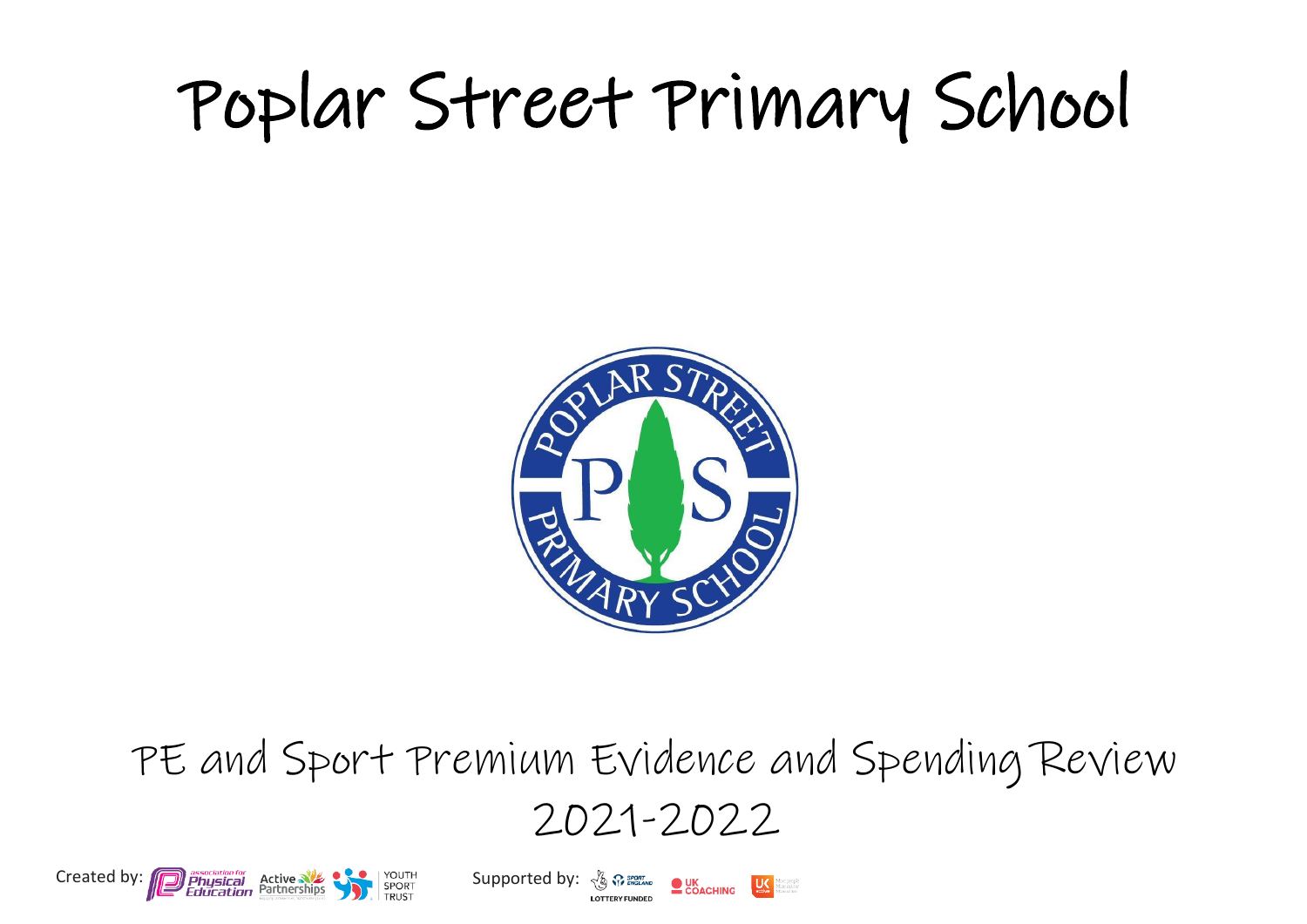## **Review and reflection of 2019-2020, including the assessment of swimming provision and progress.**

| Key achievements from September 2020 - July 2021                                                                                                                                                                                                                                                                                                                                                                                                                                                                                                                                          | Areas for further improvement in 2021-2022 and beyond                                                                                                                                                                                                                                                                                                                                                                                                                                                                                                                                                                                                                                                                                                                                                                                                                                                                                                      |
|-------------------------------------------------------------------------------------------------------------------------------------------------------------------------------------------------------------------------------------------------------------------------------------------------------------------------------------------------------------------------------------------------------------------------------------------------------------------------------------------------------------------------------------------------------------------------------------------|------------------------------------------------------------------------------------------------------------------------------------------------------------------------------------------------------------------------------------------------------------------------------------------------------------------------------------------------------------------------------------------------------------------------------------------------------------------------------------------------------------------------------------------------------------------------------------------------------------------------------------------------------------------------------------------------------------------------------------------------------------------------------------------------------------------------------------------------------------------------------------------------------------------------------------------------------------|
| Pupils across school are motivated to travel more actively to school.<br>This is currently at 87% which is up from 78% at the start of the<br>project.<br>Despite covid-19 restrictions, we were able to engage 24% of KS2<br>pupils in an intra-school competition.<br>Successfully secured funding to employ an Assistant Sport Coach for<br>the 2021-2022 academic year.<br>Physical activity has significantly increased during lunchtime provision.<br>п.<br>We now have an outdoor, covered sports area for PE lessons to take<br>п,<br>place outside regardless of weather issues. | Improve further the status of PE, sport and physical activity across<br>school and improve participation of SEN pupils in PE<br>Work alongside the maths, English, PSHE and D&T coordinators to<br>develop further cross-curricular links<br>Monitor, evaluate and improve attainment of pupils within the PE<br>curriculum more effectively<br>All pupils are physically active for at least 60 minutes each day and<br>know how to lead a healthy, active life<br>All KS1 and KS2 pupils attend at least one inter- or intra-school sport<br>competition every year to develop their School Games values<br>We offer a broad, balanced, engaging curriculum, which develops<br>pupils' leadership, resilience and competence in a range of physical<br>activities<br>Robust assessment strategies lead to better outcomes for all pupils<br>To provide additional swimming lessons for pupils within school time<br>to promote key PE curriculum skills. |

| Meeting national curriculum requirements for swimming and water safety: Year 6 (2021-2022)                                                    |  |
|-----------------------------------------------------------------------------------------------------------------------------------------------|--|
| What percentage of your current Year 6 cohort swim competently, confidently and proficiently over a distance of at<br>least 25 metres?        |  |
| What percentage of your current Year 6 cohort use a range of strokes effectively [for example, front crawl, backstroke]<br>and breaststroke]? |  |
| What percentage of your current Year 6 cohort perform safe self-rescue in different water-based situations?                                   |  |



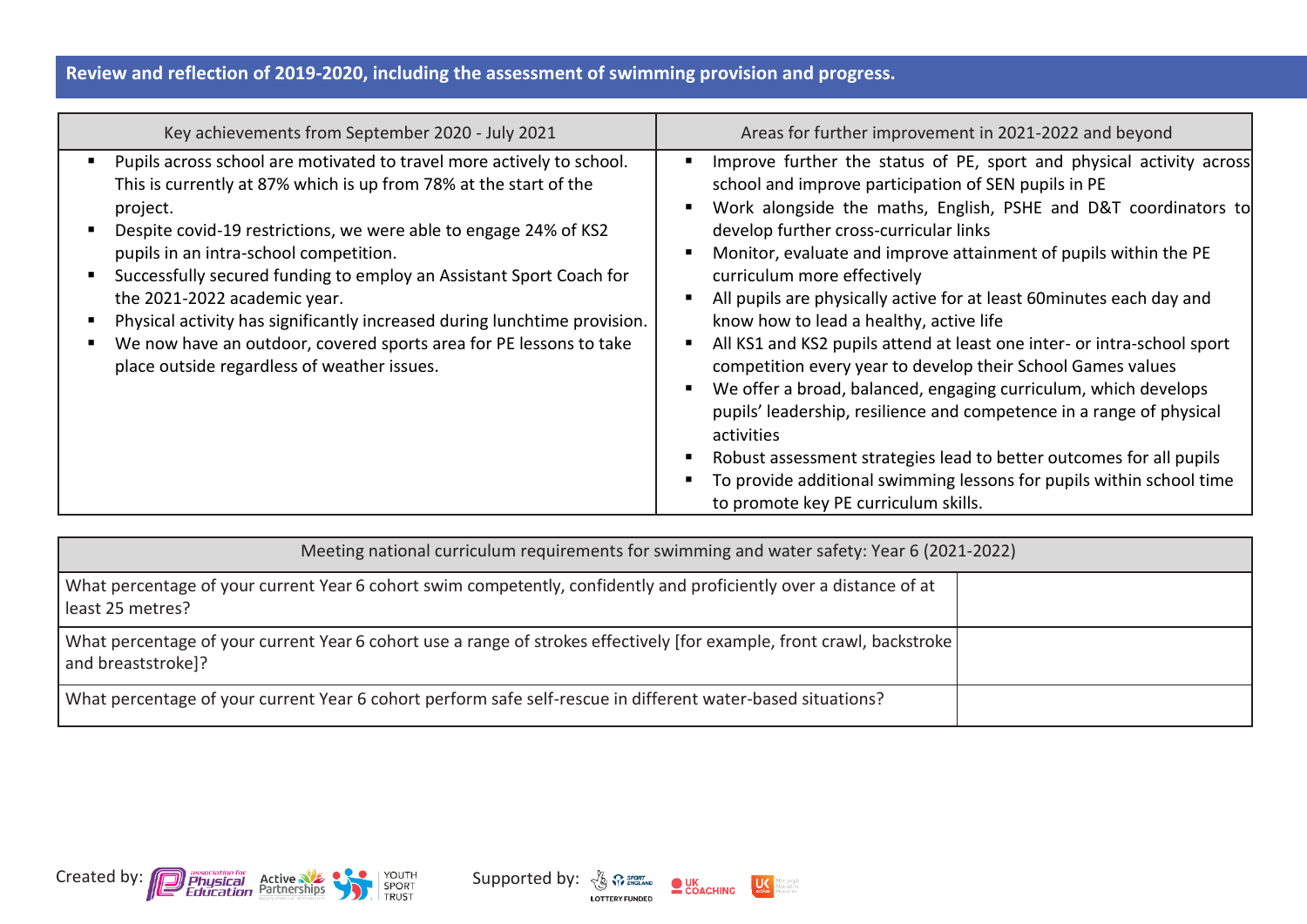| <b>Academic Year: 2021-2022</b>                                                                                                                                                                                           | Total fund allocated: £27,866                                                                                                                                                     | <b>Date Updated: 6/09/2021</b> |                                                                                                   |                                             |
|---------------------------------------------------------------------------------------------------------------------------------------------------------------------------------------------------------------------------|-----------------------------------------------------------------------------------------------------------------------------------------------------------------------------------|--------------------------------|---------------------------------------------------------------------------------------------------|---------------------------------------------|
| Key indicator 1: The engagement of all pupils in regular physical activity - Chief Medical Officers guidelines recommend that primary school pupils<br>undertake at least 30 minutes of physical activity a day in school |                                                                                                                                                                                   |                                |                                                                                                   |                                             |
| Intent                                                                                                                                                                                                                    | Implementation                                                                                                                                                                    |                                | Impact                                                                                            |                                             |
| Your school focus should be clear<br>what you want the pupils to know<br>and be able to do and about<br>what they need to learn and to<br>consolidate through practice:                                                   | Make sure your actions to achieve<br>are linked to your intentions:                                                                                                               | Funding<br>allocated:          | Evidence of impact: what do<br>pupils now know and what<br>can they now do? What has<br>changed?: | Sustainability and suggested<br>next steps: |
| Increase physical activity during<br>lunchtime through Play Leader<br>sessions.                                                                                                                                           | Purchase additional lunch time<br>activity equipment to use solely for<br>this purpose.<br>Train new Play Leaders within an<br>after school club using the Play<br>Maker program. | £400                           |                                                                                                   |                                             |
| $\overline{\pi}$ o increase the number and<br>frequency of children travelling<br>actively to school.                                                                                                                     | Continue with the Living Streets<br>Active Travel tracking system.<br>Purchase further incentives to<br>promote this across school.                                               | £100                           |                                                                                                   |                                             |
| Promote and increase physical<br>activity outside of school.                                                                                                                                                              | Create Physical Activity Journals for $\vert$ £100<br>children to track their engagement<br>at home.                                                                              |                                | Baseline - 80% travelling actively<br>Autumn – 88% travelling actively<br>Spring $-$<br>Summer –  |                                             |



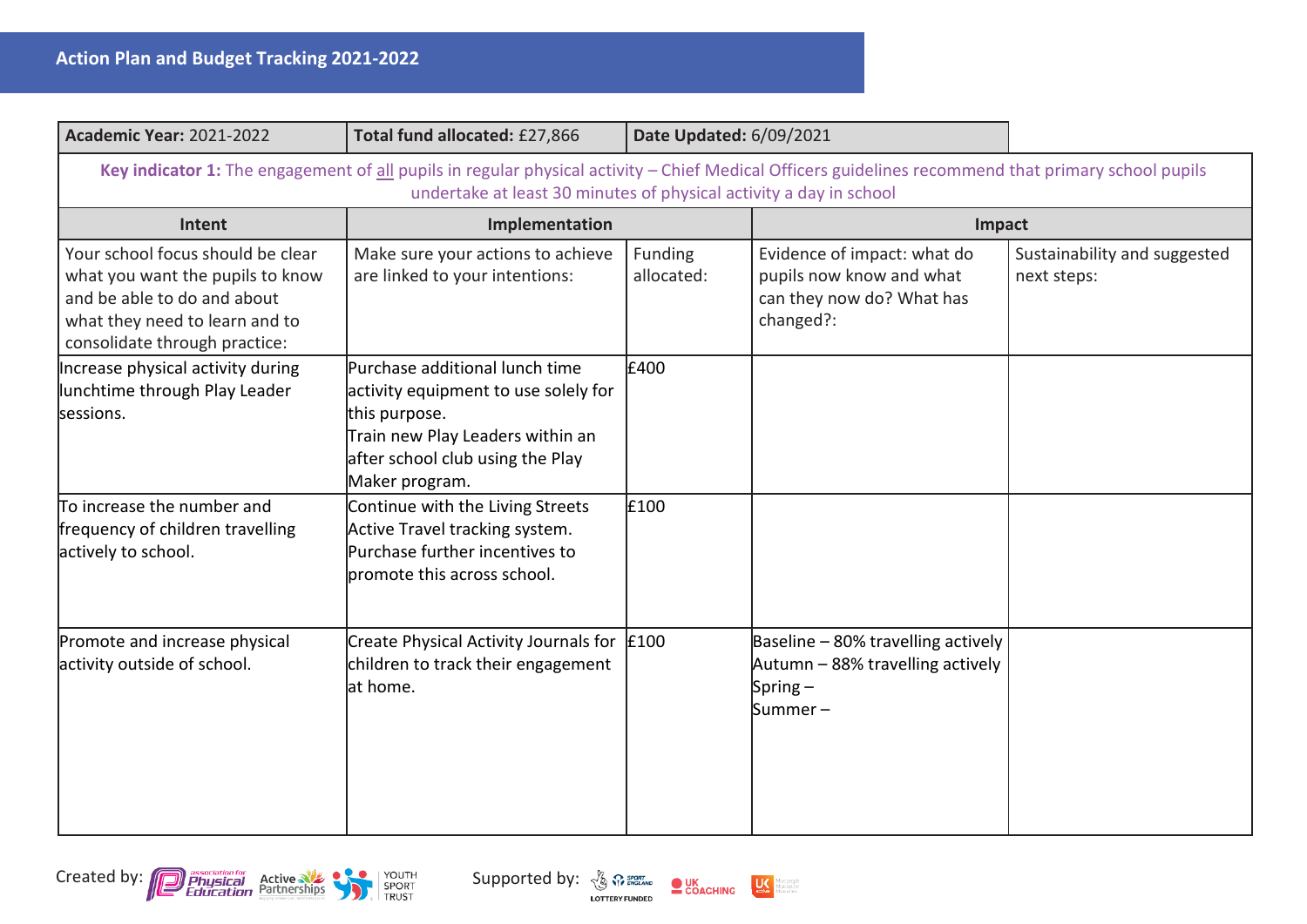| Key indicator 2: The profile of PESSPA being raised across the school as a tool for whole school improvement                                                            |                                                                                   |                       |                                                                                                   |                                             |
|-------------------------------------------------------------------------------------------------------------------------------------------------------------------------|-----------------------------------------------------------------------------------|-----------------------|---------------------------------------------------------------------------------------------------|---------------------------------------------|
| Intent                                                                                                                                                                  | Implementation                                                                    |                       | Impact                                                                                            |                                             |
| Your school focus should be clear<br>what you want the pupils to know<br>and be able to do and about<br>what they need to learn and to<br>consolidate through practice: | Make sure your actions to achieve<br>are linked to your intentions:               | Funding<br>allocated: | Evidence of impact: what do<br>pupils now know and what<br>can they now do? What has<br>changed?: | Sustainability and suggested<br>next steps: |
| Use Teach Active to improve pupils'<br>physical literacy and develop cross-<br>curricular links with mathematics and<br>English.                                        | Subscribe to Teach Active and train<br>new staff on using the resource.           | £575                  |                                                                                                   |                                             |
| Improve understanding of sport by<br>promoting books based around sport activity and wellbeing.<br>and physical activity.                                               | Purchase books to promote physical £450                                           |                       |                                                                                                   |                                             |
| Provide a TLR for a member of staff<br>to lead school improvements in PE,<br>sport and physical activity.                                                               | Assign a key member of staff to lead $£1,698$<br>PE, sport and physical activity. |                       |                                                                                                   |                                             |
| Develop cross-curricula PE resources. Purchase resources to support                                                                                                     | learning across school.                                                           | £500                  |                                                                                                   |                                             |



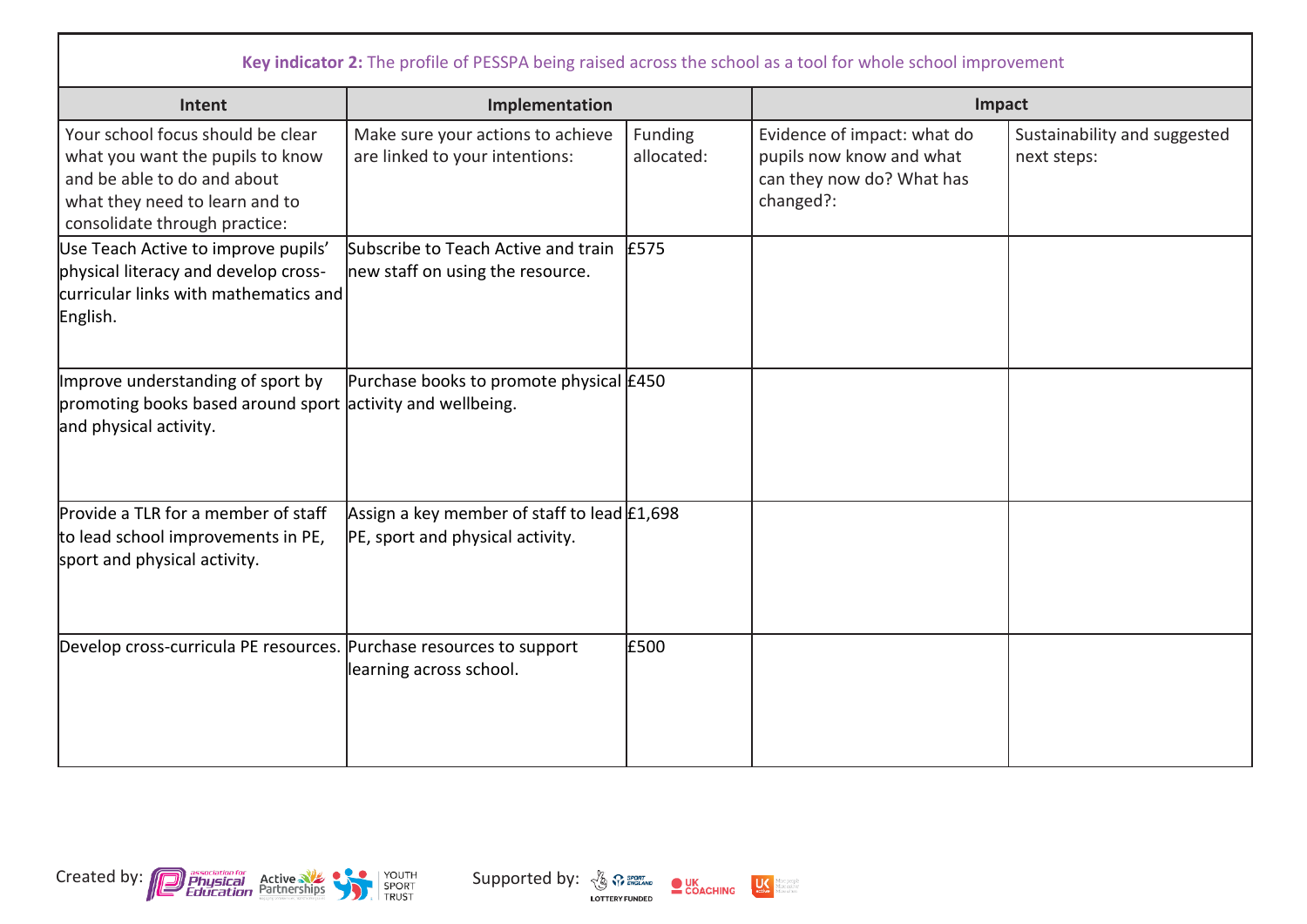| Key indicator 3: Increased confidence, knowledge and skills of all staff in teaching PE and sport                                                                       |                                                                                                                      |                       |                                                                                                   |                                             |
|-------------------------------------------------------------------------------------------------------------------------------------------------------------------------|----------------------------------------------------------------------------------------------------------------------|-----------------------|---------------------------------------------------------------------------------------------------|---------------------------------------------|
| Intent                                                                                                                                                                  | Implementation                                                                                                       |                       | Impact                                                                                            |                                             |
| Your school focus should be clear<br>what you want the pupils to know<br>and be able to do and about<br>what they need to learn and to<br>consolidate through practice: | Make sure your actions to<br>achieve are linked to your<br>intentions:                                               | Funding<br>allocated: | Evidence of impact: what do<br>pupils now know and what<br>can they now do? What has<br>changed?: | Sustainability and suggested<br>next steps: |
| Ensure safety of all pupils during PE,<br>sport and physical activity.                                                                                                  | Book Sport Safe to assess and<br>maintain PE equipment annually.                                                     | £250                  |                                                                                                   |                                             |
| Become a member of the Association Purchase membership and action<br>for PE so that knowledge of PE, sport<br>and activity provision improves.                          | any new updates, including safety<br>updates, into our provision.                                                    | £115                  |                                                                                                   |                                             |
| Subscribe to Tameside's School Sport Subscribe to membership of the<br>Partnership so that pupils participate<br>in more inter-school competitive<br>sport.             | partnership and facilitate all<br>available sports sessions provided,<br>including attending all SG<br>competitions. | £1,500                |                                                                                                   |                                             |



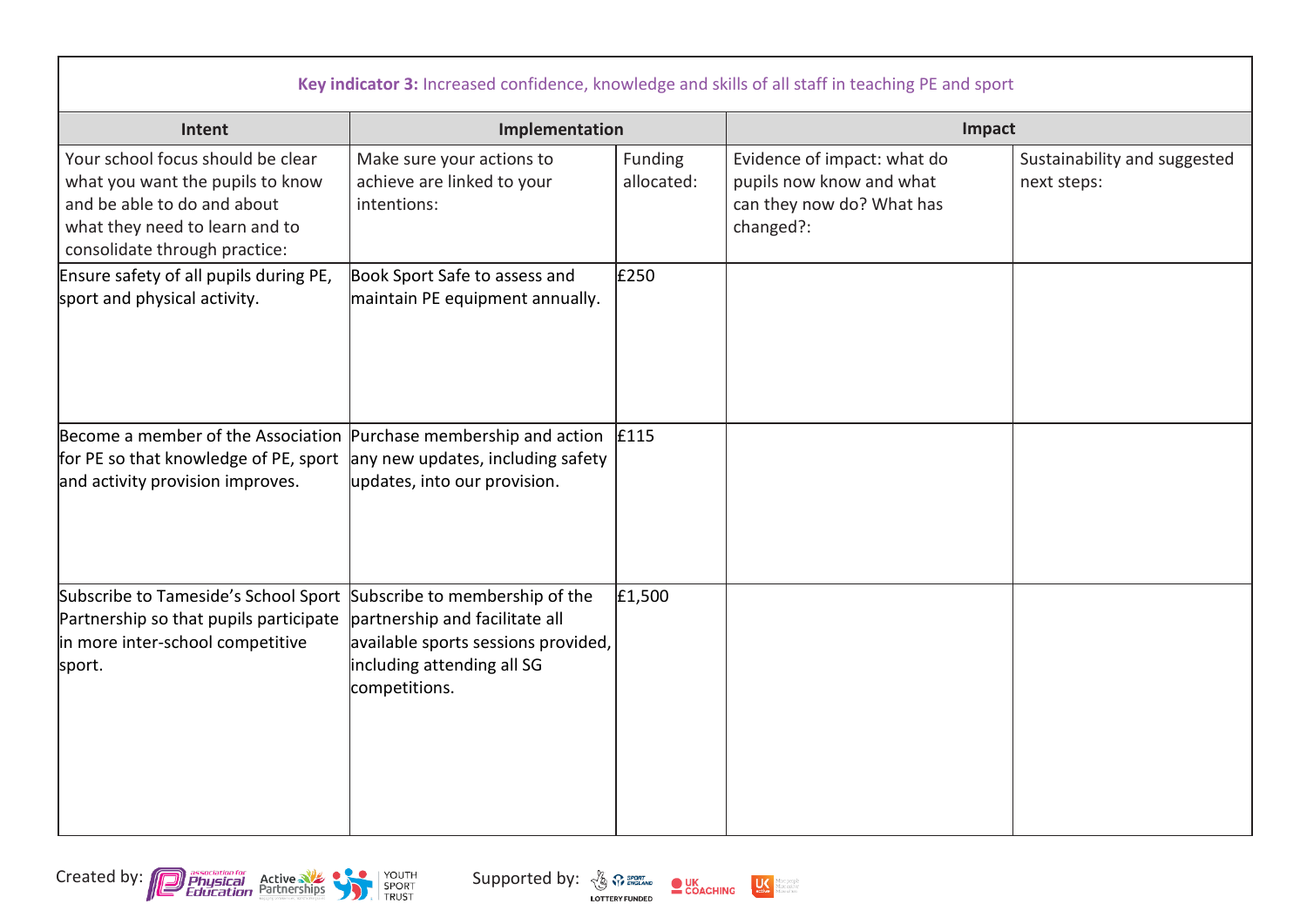| Key indicator 4: Broader experience of a range of sports and activities offered to all pupils                                                                           |                                                                                                                                                    |                       |                                                                                                   |                                             |
|-------------------------------------------------------------------------------------------------------------------------------------------------------------------------|----------------------------------------------------------------------------------------------------------------------------------------------------|-----------------------|---------------------------------------------------------------------------------------------------|---------------------------------------------|
| Intent                                                                                                                                                                  | Implementation                                                                                                                                     |                       | Impact                                                                                            |                                             |
| Your school focus should be clear<br>what you want the pupils to know<br>and be able to do and about<br>what they need to learn and to<br>consolidate through practice: | Make sure your actions to<br>achieve are linked to your<br>intentions:                                                                             | Funding<br>allocated: | Evidence of impact: what do<br>pupils now know and what<br>can they now do? What has<br>changed?: | Sustainability and suggested<br>next steps: |
| To improve gross motor skills,<br>balance and spatial awareness of<br>nursery and reception pupils through<br>lbalance bikes.                                           | Liaise with nursery and reception<br>teachers.<br>Purchase balance bikes and<br>helmets to support this learning<br>further.                       | £1,500                |                                                                                                   |                                             |
| Use pupil voice to improve and<br>develop the experience of pupils in<br>PE, sport and physical activity.                                                               | Complete a whole-school pupil<br>survey. Act on feedback from<br>pupils by purchasing resources<br>and/or booking coaches to<br>enhance provision. | £1,000                |                                                                                                   |                                             |
| To improve our provision for SEN<br>pupils so that they can access more<br>activities at an appropriate level.                                                          | Purchase child specific equipment E500<br>and resources to support pupils'<br>engagement in school sport,<br>where needed.                         |                       |                                                                                                   |                                             |



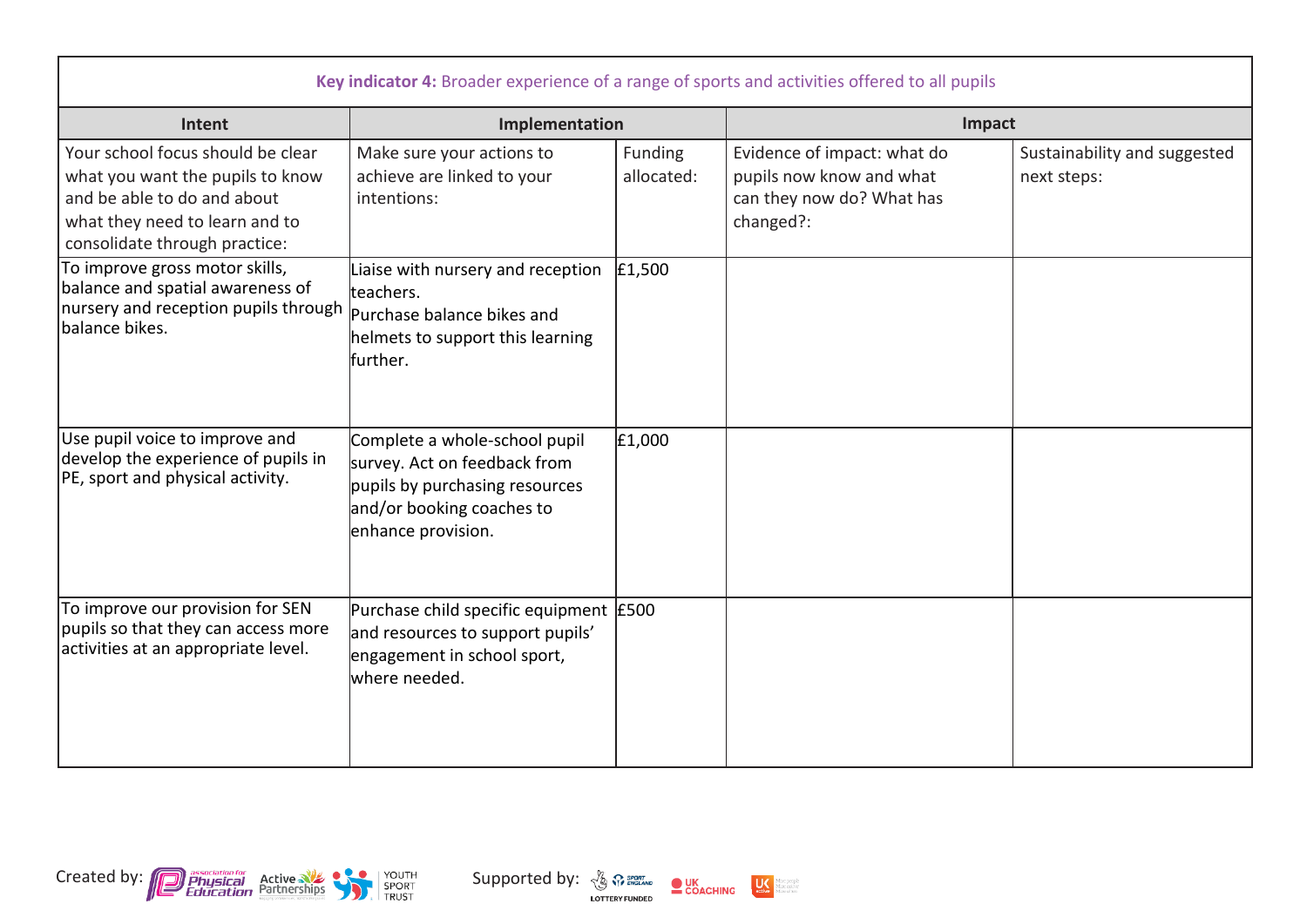| To promote flexibility, balance and<br>strength through yoga.                         | To book a yoga coach to provide<br>sessions across school.                                                      | E7,920 |  |
|---------------------------------------------------------------------------------------|-----------------------------------------------------------------------------------------------------------------|--------|--|
| To promote flexibility, balance and<br>strength through dance.                        | To book a dance coach to provide $ £1,000 $<br>sessions across school.                                          |        |  |
| To develop pupils' confidence and<br>competence in swimming.                          | To book additional swimming<br>lessons for Year 5 pupils who<br>missed essential lessons last<br>academic year. | £4,000 |  |
| To develop EYFS pupils' gross and fine Purchase resources to promote<br>motor skills. | movement skills in EYFS.                                                                                        | £3,000 |  |



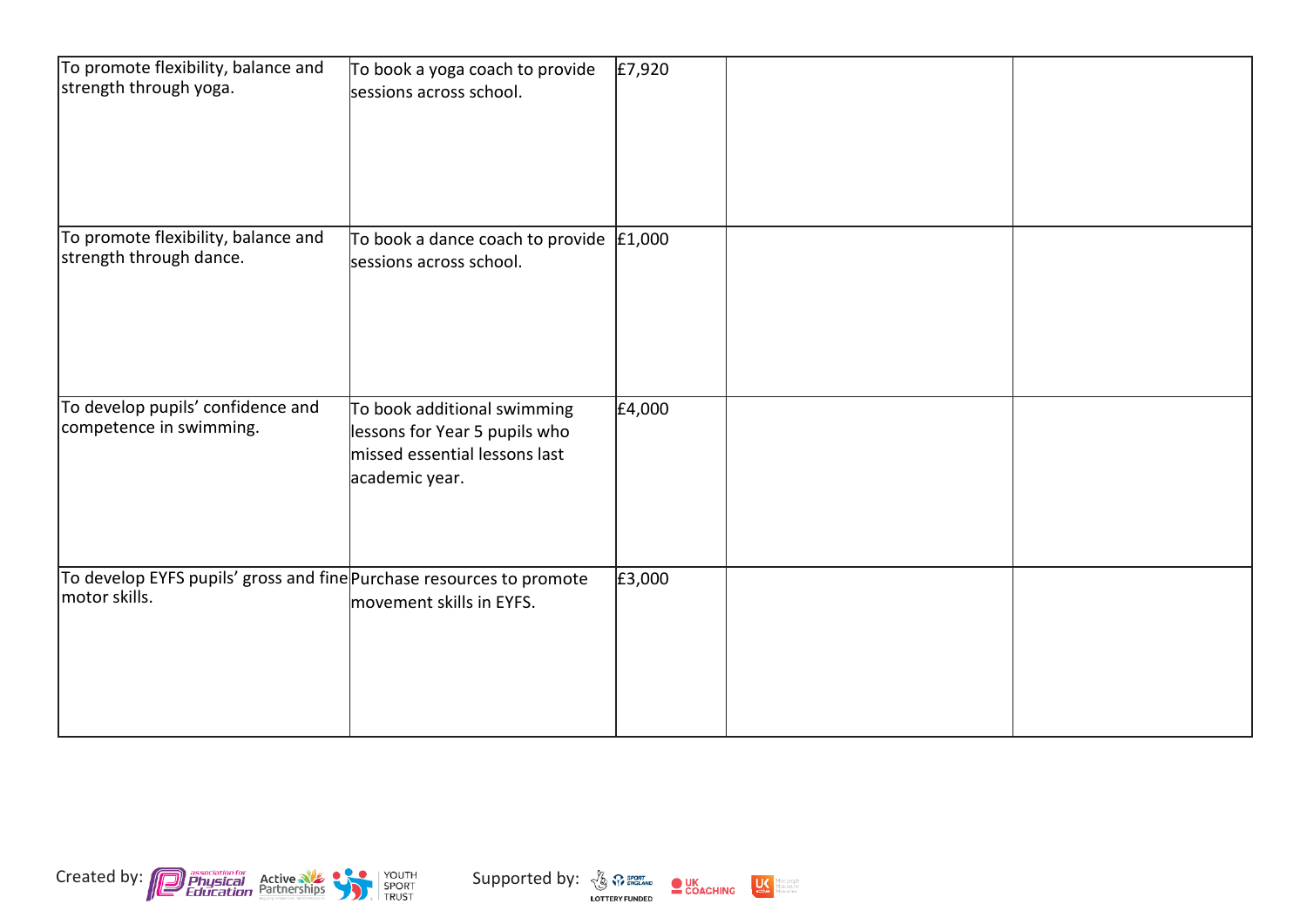| Key indicator 5: Increased participation in competitive sport                                                                                                           |                                                                                                                                                         |                       |                                                                                                   |                                             |  |
|-------------------------------------------------------------------------------------------------------------------------------------------------------------------------|---------------------------------------------------------------------------------------------------------------------------------------------------------|-----------------------|---------------------------------------------------------------------------------------------------|---------------------------------------------|--|
| Intent<br>Implementation                                                                                                                                                |                                                                                                                                                         |                       | Impact                                                                                            |                                             |  |
| Your school focus should be clear<br>what you want the pupils to know<br>and be able to do and about<br>what they need to learn and to<br>consolidate through practice: | Make sure your actions to<br>achieve are linked to your<br>intentions:                                                                                  | Funding<br>allocated: | Evidence of impact: what do<br>pupils now know and what<br>can they now do? What has<br>changed?: | Sustainability and suggested<br>next steps: |  |
| Promote attendance at inter- and<br>intra-school sport competitions.                                                                                                    | Assign time for the PE subject lead £1,000<br>to organise competitions.<br>Book coach for sport event.<br>Pay affiliation fee.                          |                       |                                                                                                   |                                             |  |
| To reduce barriers in children<br>participating in competitive sport.                                                                                                   | Purchase shin pads to support<br>safety in sport competitions.<br>Purchase car seats so pupils are<br>able to attend sport competitions<br>with school. | £250                  |                                                                                                   |                                             |  |
| Improve the significance of sports day Book supply cover for PE Lead and $\vert$ £2,000<br>across school to increase competition. Sport Coach to cover these days.      |                                                                                                                                                         |                       |                                                                                                   |                                             |  |